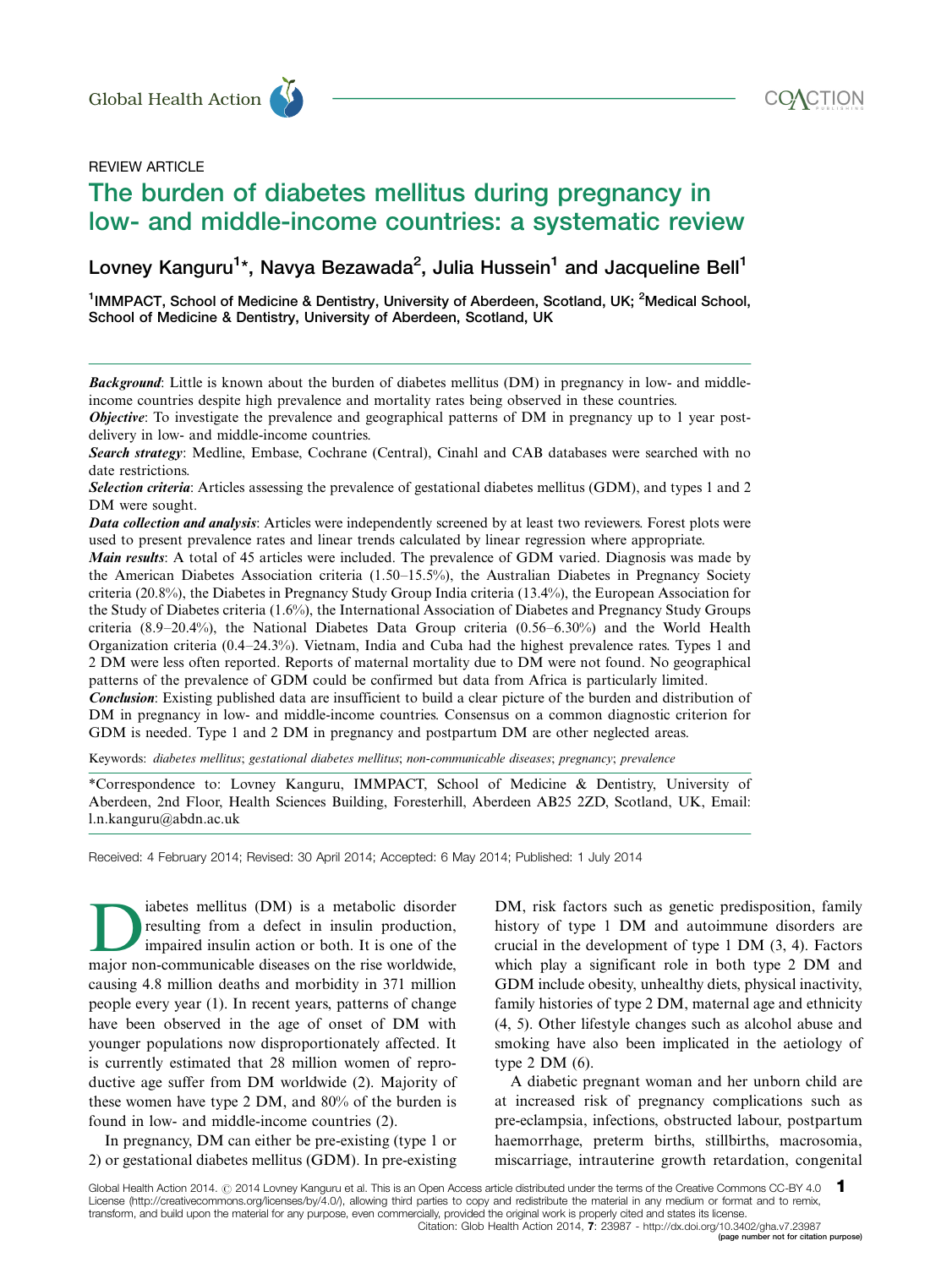anomalies, birth injuries and death in worst case scenarios (7, 8). Women are also at risk of long-term diabetic complications, including retinopathy, nephropathy and neuropathy.

Beyond the 42-day postpartum period, consequent effects of DM in pregnancy can also be seen. An estimated 30-50% of women with a previous history of GDM develop it again in subsequent pregnancies, and within 5-10 years, 50% of these women will develop type 2 DM (9-11). In addition, babies born from diabetic pregnancies have an increased risk of developing obesity in childhood, metabolic disturbances in adolescence and type 2 DM in adulthood, linked to the metabolic imbalance experienced in utero (3).

Appropriate diagnosis, care and management of DM in the pre-pregnancy, pregnancy and post-pregnancy periods are important to minimise the risk of complications, long-term effects or catastrophic death of the mother and/or baby (12). Several diagnosing criteria for GDM are used worldwide. These include the ADA (America Diabetes Association), ADIPS (Australian Diabetes in Pregnancy Society), DIPSI (Diabetes in Pregnancy Study Group India), EASD (European Association for the Study of Diabetes), IADPSG (International Association of Diabetes and Pregnancy Study Groups), NICE (National Institute of Health and Clinical Excellence), NDDG (National Diabetes Data Group), SIGN (Scottish International Guidelines Network) and WHO (World Health Organization for both pregnant and nonpregnant populations) (13, 14). These criteria differ in the group screened (universal or only high-risk women), gestational age at screening, loading dose for the oral glucose tolerance test (OGTT) and the OGTT cut-off levels of plasma glucose.

In some of the poorest areas of the world, difficulties in accessing and receiving both maternity and general medical care increase the risks pregnant women face from the complications of diabetes in pregnancy. It is estimated that women with type 1 DM face a 5-20% risk of dying in pregnancy compared to non-diabetic pregnant women if adequate care is not provided (15).

Despite the high burden of diabetes in low- and middle-income countries, little is known about the contribution of DM in pregnancy in these countries. This review aims to investigate the prevalence and geographical pattern of DM (pre-existing and gestational) in pregnancy and up to 1 year post-delivery in low- and middle-income countries. We took 1 year as the cut-off point because it is up to this period that late maternal deaths are recorded (worldwide) and is also jointly agreed by the WHO, UNFPA, UNICEF and the World Bank (16).

# **Methods**

A priori protocol was written before undertaking the review and the PRISMA statement used to guide reporting (17).

# Inclusion and exclusion criteria

Randomised, non-randomised and observational study designs of primary or secondary studies were eligible for inclusion if they reported on prevalence and/or mortality rates due to any type of DM in pregnancy up to 1 year after childbirth. Editorials, letters, commentaries and short notes were excluded. Systematic reviews were not eligible for inclusion; however, their references were screened for relevant primary or secondary studies. We also excluded studies that had modelled or extrapolated prevalence or mortality estimates.

Studies that looked at pregnant women with preexisting DM (type 1 and 2) or GDM confirmed by any international diagnostic criteria, for example, the ADA, ADIPS, DIPSI, EASD, IADPSG, NDDG, NICE, SIGN and WHO, were included. Studies with women up to 1 year since their last delivery with confirmed diagnosis of diabetes were also eligible for inclusion. Studies regarding non-diabetic pregnant women, diabetic women who had delivered more than 1 year ago and self-reported diabetic women with no clinical and diagnostic confirmatory tests were excluded.

Prevalence of GDM and DM (type 1 and 2) in pregnancy up to 1 year post-delivery was the primary outcome measure. Mortality due to GDM and DM (type 1 and 2) in pregnancy up to 1 year post-delivery was the secondary outcome measure; screening criteria, gestational age, parity, maternal age and setting were included as explanatory outcome measures. Prevalence or mortality related to impaired glucose tolerance (IGT) and metabolic syndrome were excluded. All studies which were carried out in countries listed by the World Bank as low, lower and upper middle-income countries were considered for inclusion (18).

## Electronic searches

A comprehensive search of Medline, Medline-in-process, Embase, CAB abstracts, Cochrane Central Register of Controlled Trials and Cinahl databases was conducted using appropriate MeSH terms combined by Boolean commands 'AND' and 'OR'. Key words in the search strategy included (diabetes OR type 1 diabetes OR juvenile diabetes OR child diabetes OR autoimmune diabetes OR insulin-dependent diabetes OR DM OR type 2 diabetes OR adult onset diabetes OR non-insulin-dependent diabetes OR gestational diabetes) AND (maternal mortality OR maternal morbidity OR pregnancy OR pregnant women OR pregnancy complications) AND (developing countries OR low-income countries OR lower income countries OR low- and middle-income countries OR upper middle-income countries). Reference lists of included studies and review papers were screened for relevance and hand searching of relevant reports done. Although the Cochrane collaborative strongly advises against setting language restrictions to prevent effects of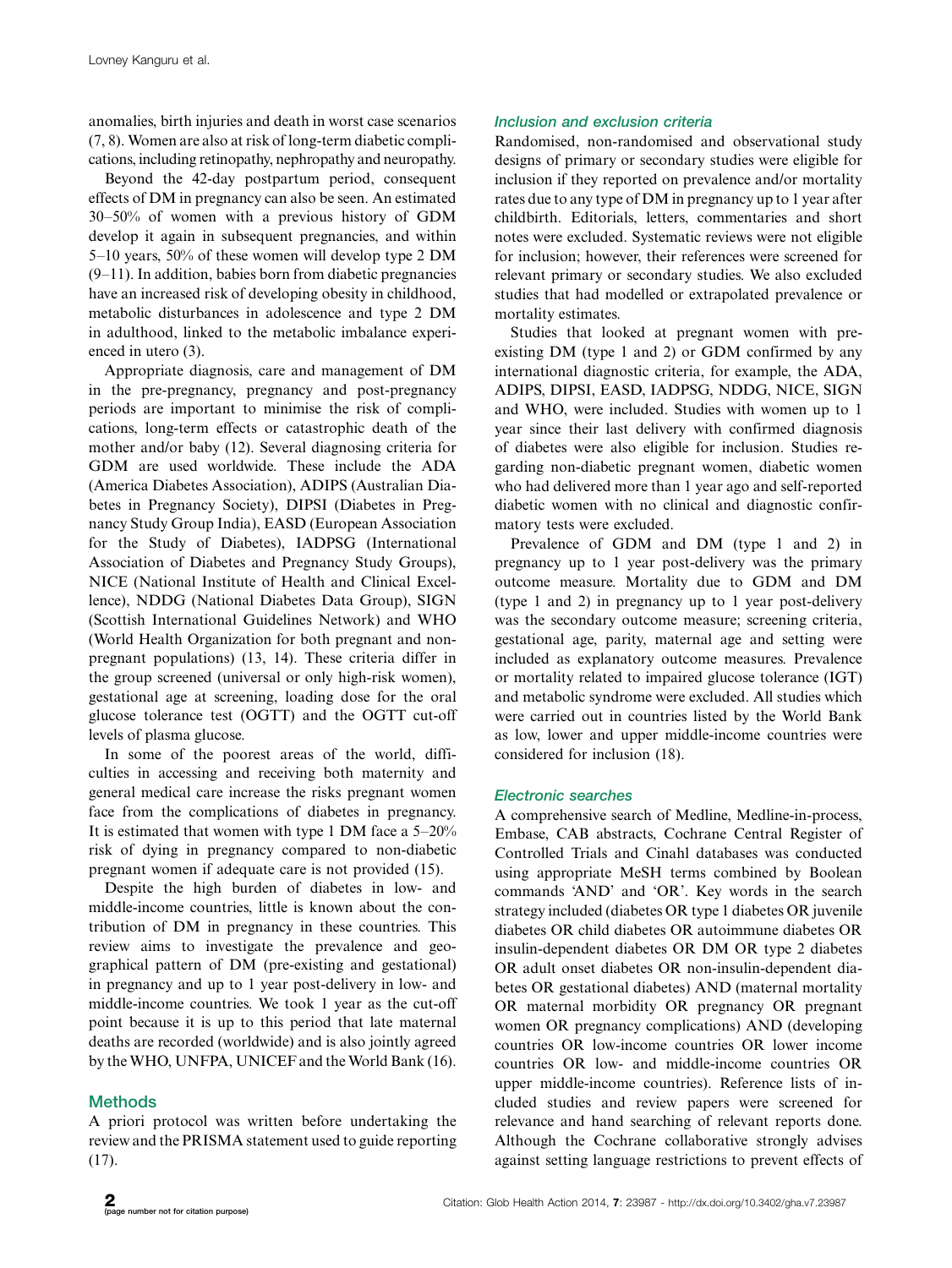possible language bias by exclusion of articles (and study populations) published in non-English journals, articles in the English language were the only ones eligible for inclusion due to financial constraints tied to translation costs of the non-English papers. There were no date restrictions and all the searches ran until March 2014.

#### Data management and extraction

Reference Manager (version 12) was used to manage all of the citations retrieved. Two reviewers (LK, NB) initially screened titles and abstracts independently using the inclusion-exclusion criteria. Relevant articles were selected and their full texts sought. These were then screened for eligibility by all of the reviewers (LK, NB, JH and JB) independently, ensuring at least two reviewers screened each article. Where disagreements arose about inclusion of an article, discussions resolved these. A data extraction form was developed incorporating important characteristics such as study design, country, sampling frame, sample size and relevant outcomes.

#### Data synthesis and analysis

Table 1 and 2 were used to summarise characteristics of the included studies: one showing a general methodological description of the studies and the second showing outcome measures of interest. Prevalence of GDM and type 1 and 2 DM were computed. 95% confidence intervals of GDM prevalence were calculated and compiled (Fig. 2) using metadata viewer for epidemiological studies (version 1, March 2011). The overall prevalence results could not be pooled together by a meta-analysis due to underlying clinical heterogeneity such as differences in the gestational age for screening, maternal age and different criteria used which were all likely to influence the results and also lack of a comparator group for most studies. As part of the exploration of geographical patterns of prevalence, the (rural or urban) setting of the study was identified. Association between GDM and gross national income (GNI) per capita (19) was determined using a linear regression model and a scatter plot was used to illustrate findings (Fig. 3).

#### Risk of bias

The studies included were assessed for risk of bias by two reviewers independently (LK, NB). The validity of methodology, its appropriateness and reporting of results were assessed (20, 21). Seven criteria were used to assess three risks of biases, namely measurement bias, selection bias and attrition bias.

#### **Results**

The searches conducted yielded 1,836 citations. After screening titles, abstracts and full texts, 45 studies (Fig. 1) with 281,661 participants were included. Among the excluded studies were eight non-English articles, with

two each in German and French, and one each in Norwegian, Spanish, Persian and Portuguese after abstract and title screening.

#### Characteristics of included studies

The included studies were from Pakistan (22-24), India (25-37), Sri Lanka (38, 39), Bangladesh (40), Thailand (41-45), China (46-49), Vietnam (50, 51), Turkey (52- 56), Iran (57-59), South Africa (60), Ethiopia (61), Nigeria (62-64), Argentina (65), Brazil (66) and Cuba (67) (Table 1). The largest number of studies (12) came from India. The studies included were either cohort or cross-sectional studies. About 60% of the studies (26 studies) were based in urban areas. Two studies from Bangladesh and Ethiopia specified a rural population base. Three other studies reported that both urban and rural areas were covered, while in 14 studies, the setting was not described. In Fig. 2, the included studies are grouped into 33 studies which were facility-based and 12 which were population-based (also seen Table 1). Facilitybased studies were considered as those sampling one or a few hospitals/clinics, and were not reported to be representative of the total targeted population in the study district/region. Population-based studies included those that reported to have sampled the whole population of interest in the selected district(s)/region or those which reported systematic sampling of the population in a region/district likely to be representative of the total targeted population (Table 1, sampling frame). Sample sizes across all the studies included varied from as low as 172 to 105,472 participants.

Table 2 shows outcome measures of interest across the various studies. In general, studies varied from reporting on prevalence only to reporting on prevalence, risk factors, pregnancy outcomes and interventions (data not shown). Fifteen studies reported on prevalence only (24, 25, 28-31, 34, 35, 37, 49, 53, 60, 61, 66, 67), 10 studies on prevalence and risk factors only (38, 40, 41, 46, 47, 50, 52, 54, 57, 62), 12 studies on prevalence, risk factors and pregnancy outcomes/obstetric complications (21, 25, 26, 35, 41-44, 54, 57, 62-64), and eight studies on prevalence, pregnancy outcomes/complications and some form of intervention (22, 31, 32, 38, 47, 50, 58, 59). The interventions in the latter group included diet/ medical nutrition therapy only, insulin only or combined diet and insulin therapy.

Maternal age ranged from as low as 13 years in Argentina to 54 years of age in Nigeria (Table 2). Parity was poorly reported by only 10 studies. Among these, GDM prevalence was higher in women who had given birth to one child or more, than in those giving birth for the first time (Table 2). Gestational age at diagnosis of GDM was only reported by about 60% of the studies included. The majority of these studies reported on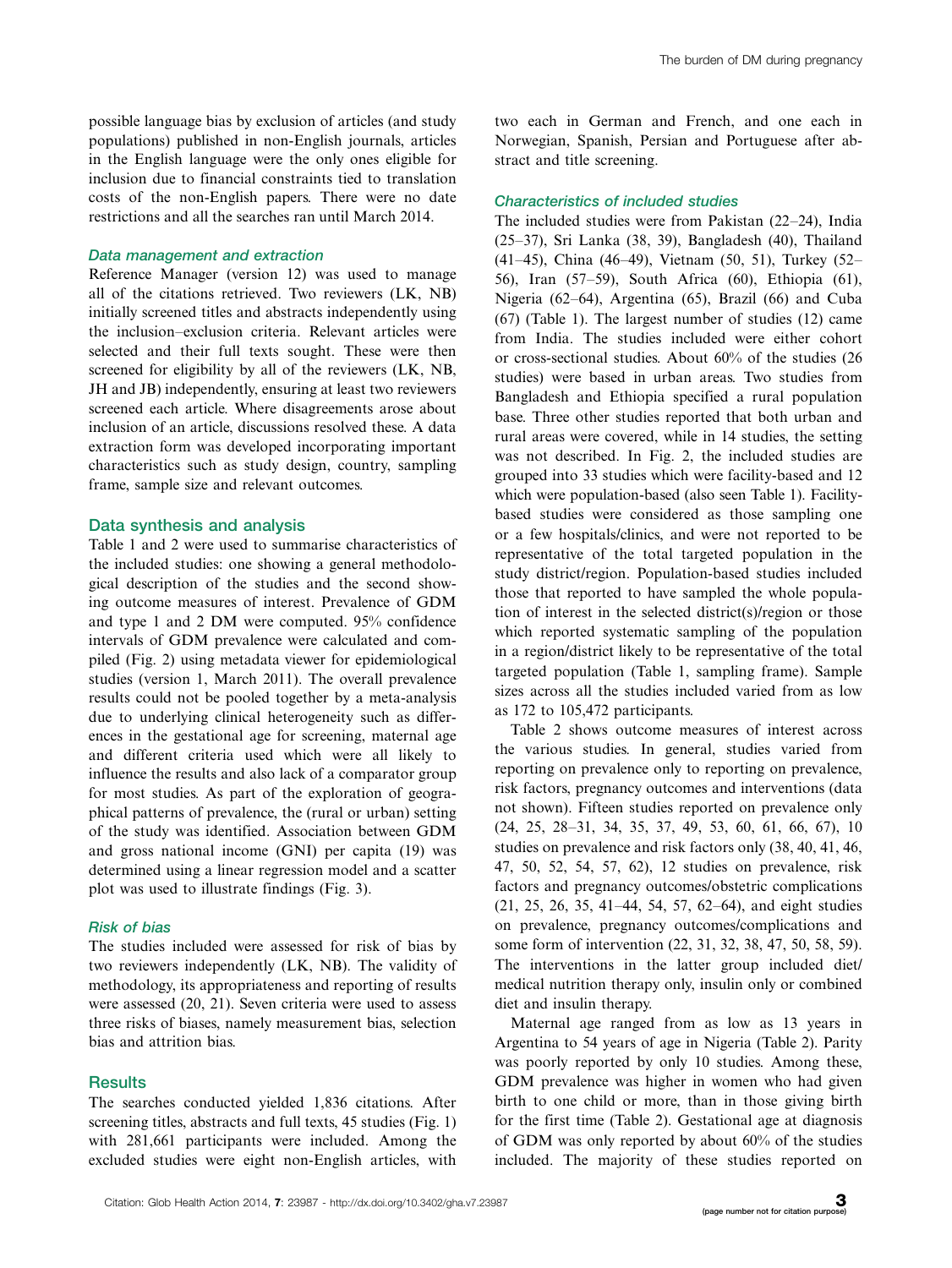#### Table 1. Description of included studies

| Author, year                        | Country      | Study design           | Setting                    | Sampling frame                                     | Sample size |                        |
|-------------------------------------|--------------|------------------------|----------------------------|----------------------------------------------------|-------------|------------------------|
| 1. Akter et al. (1996)              | Pakistan     | Retrospective cohort   | Unclear                    | Tertiary hospital                                  | 6,830       |                        |
| 2. Jawad et al. (1996)              | Pakistan     | Prospective cohort     | Unclear                    | Tertiary hospital                                  | 5,559       |                        |
| 3. Khan et al. (1991)               | Pakistan     | Prospective cohort     | Unclear                    | Tertiary hospital                                  | 1,267       |                        |
| 4. Ramachandran et al. (1994)       | India        | Cross sectional        | Unclear                    | 2 gynaecology centres                              | 950         |                        |
| 5. Ramachandran et al. (1998)       | India        | Prospective cohort     | Urban                      | 2prenatal clinics                                  | 1,036       |                        |
| 6. Grewal et al. (2012)             | India        | Prospective cohort     | Urban                      | Tertiary hospital                                  | 298         |                        |
| 7. Hill et al. (2005)               | India        | Prospective cohort     | Urban                      | Tertiary hospital                                  | 785         |                        |
| 8. Swami et al. (2008)              | India        | Prospective cohort     | Unclear                    | Secondary/ tertiary hospital                       | 1,225       |                        |
| 9. Seshiah et al. (2012)            | India        | Prospective cohort     | Unclear                    | Community health centres                           | 1,463       |                        |
| 10. Seshiah et al. (2004)           | India        | Prospective cohort     | Unclear                    | Tertiary hospital                                  | 1,251       |                        |
| 11. Tripathi et al. (2012)          | India        | Prospective cohort     | Urban                      | Tertiary hospital                                  | 687         |                        |
| 12. Wahi et al. (2011)              | India        | Prospective cohort     | Unclear                    | Tertiary hospital                                  | 2,025       |                        |
| 13. Siribaddana et al. (1998)       | Sri Lanka    | Prospective cohort     | Unclear                    | Secondary/ Tertiary hospital                       | 721         |                        |
| 14. Boriboonhirunsarn et al. (2004) | Thailand     | Cross sectional        | Urban                      | Tertiary hospital                                  | 1,200       |                        |
| 15. Chanprapaph et al (2004)        | Thailand     | Retrospective cohort   | Urban                      | Tertiary hospital                                  | 1,000       |                        |
| 16. Lueprasitsakul et al. (2008)    | Thailand     | Retrospective cohort   | Urban                      | Tertiary hospital                                  | 637         |                        |
| 17. Serirat, S. et al. (1991)       | Thailand     | Prospective cohort     | Urban                      | Secondary/ tertiary hospital                       | 25,997      | Facility-based studies |
| 18. Sumeksri et al. (2006)          | Thailand     | Prospective cohort     | Urban                      | Secondary/ Tertiary hospital                       | 1,332       |                        |
| 19. Fan et al. (2006)               | China        | Prospective cohort     | Urban                      | Tertiary hospital                                  | 20,512      |                        |
| 20. Tran et al. (2013)              | Vietnam      | Prospective cohort     | Urban                      | Tertiary hospital                                  | 2,772       |                        |
| 21. Hirst et al. (2012)             | Vietnam      | Prospective cohort     | Urban                      | Tertiary hospitals                                 | 2,702       |                        |
| 22. Baci et al. (2013)              | Turkey       | Prospective cohort     | Urban                      | Tertiary hospital                                  | 614         |                        |
| 23. Karcaaltincaba et al. (2009)    | Turkey       | Retrospective cohort   | Urban                      | Tertiary hospital                                  | 21,531      |                        |
| 24. Kosus et al. (2012)             | Turkey       | Retrospective cohort   | Urban                      | Tertiary hospital                                  | 808         |                        |
| 25. Erem et al. (2002)              | Turkey       | Cross sectional        | Unclear                    | 7 health stations                                  | 807         |                        |
| 26. Tanir et al. (2005)             | Turkey       | Retrospective cohort   | Urban                      | Tertiary hospital                                  | 3,548       |                        |
| 27. Hadaegh et al. (2005)           | Iran         | Prospective cohort     | Unclear                    | Obstetric clinics in Bandar Abbas city             | 800         |                        |
| 28. Hossein-Nezhad et al. (2006)    | Iran         | Cross sectional        | Urban                      | 5 teaching hospitals                               | 2,416       |                        |
| 29. Keshavarz et al. (2005)         | Iran         | Prospective cohort     | Urban                      | Tertiary hospital                                  | 1,310       |                        |
| 30. Ranchod, H.A. et al. (1991)     | South Africa | Prospective cohort     | Urban                      | Tertiary hospital                                  | 1,721       |                        |
| 31. Anzaku and Musa (2013)          | Nigeria      | Cross sectional        | Urban                      | Tertiary hospital                                  | 253         |                        |
| 32. Olarinoye et al. (2004)         | Nigeria      | Prospective cohort     | Urban                      | Tertiary hospital                                  | 293         |                        |
| 33. Ozumba et al. (2004)            | Nigeria      | Retrospective cohort   | Urban                      | Tertiary hospital                                  | 12,030      |                        |
| 34. Balaji et al. (2012)            | India        | <b>Cross sectional</b> | Urban, suburban<br>& rural | Community health centres                           | 819         |                        |
| 35. Seshiah et al. (2008), (2009)   | India        | <b>Cross sectional</b> | Urban, suburban<br>& rural | 20 health posts, 10 primary & community<br>centres | 12,056      |                        |
| 36. Zargar et al. (2004)            | India        | Prospective cohort     | Urban & rural              | All ANC in 6 districts of Kashmiri valley          | 2.000       |                        |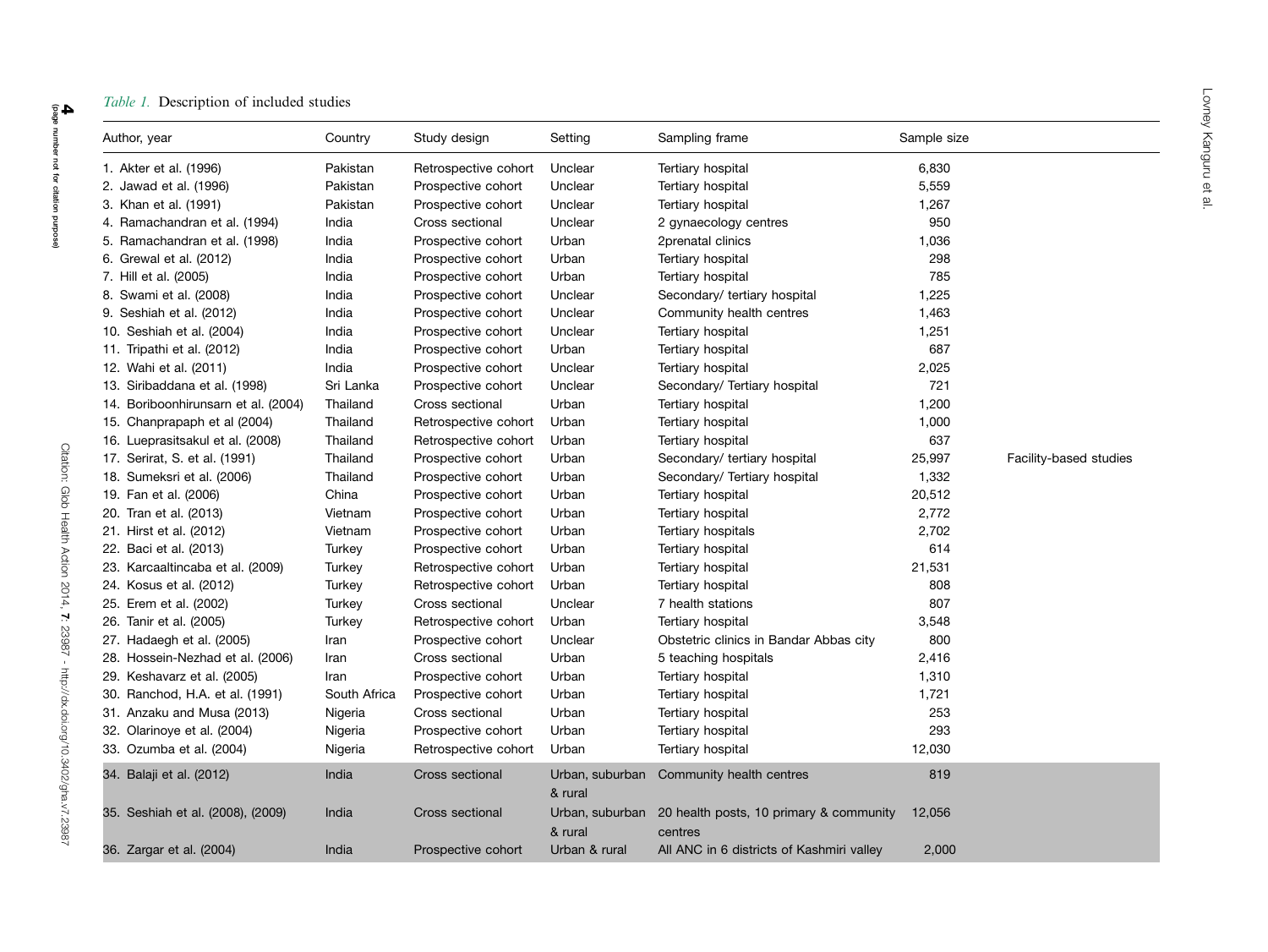| Author, year                                                                   | Country       |                              | Setting      |                                            | Sample size                        |  |
|--------------------------------------------------------------------------------|---------------|------------------------------|--------------|--------------------------------------------|------------------------------------|--|
|                                                                                |               | Study design                 |              | Sampling frame                             |                                    |  |
| 37. Dahanayaka et al. (2012)                                                   | Sri Lanka     | sectional<br>Cross           | Unclear      | Three MOH areas in a district              | 405                                |  |
| 38. Sayeed et al. (2005)                                                       | Bangladesh    | Prospective cohort           | <b>Rural</b> | 10 villages with union council & local     | 172                                |  |
|                                                                                |               |                              |              | government                                 |                                    |  |
| 39. Yang et al. (2009)                                                         | China         | Prospective cohort           | Unclear      | 26 hospitals in 18 cities                  | Population-based studies<br>16,286 |  |
| 40. Yang et al. (2002)                                                         | China         | Prospective cohort           | Urban        | All ANC units in the 6 central districts   | 9,471                              |  |
| 41. Zhang et al. (2011)                                                        | China         | Prospective cohort           | Urban        | All secondary/ tertiary hospitals in the 6 | 105,473                            |  |
|                                                                                |               |                              |              | central districts                          |                                    |  |
| 42. Seyoum et al. (1999)                                                       | Ethiopia      | sectional<br>Cross           | <b>Rural</b> | 18 villages in East Tigray                 | 890                                |  |
| 43. McCarthy et al. (2010)                                                     | Argentina     | Prospective cohort           | Urban        | All the 23 primary health centres in La    | 1,702                              |  |
|                                                                                |               |                              |              | Plata city                                 |                                    |  |
| 44. Schmidt et al. (2000)                                                      | <b>Brazil</b> | Prospective cohort           | Urban        | All ANC in the NHS in 6 state capitals     | 5,004                              |  |
| 45. Davilla et al. (2011)                                                      | Cuba          | Retrospective cohort Unclear |              | All of Isle of Youth                       | 1,003                              |  |
| MOH, ministry of health; ANC, antenatal clinics; NHS, National Health Service. |               |                              |              |                                            |                                    |  |

The burden of DM during pregnancy

a diagnosis being made between the 24th and 32nd gestational weeks.

The screening criteria used were reported by all the studies included. Thirty-nine studies used universal screening of participants while the remaining six studies used selective screening of pregnant women at high risk of GDM (Table 2), except those with multiple pregnancies and other predisposing medical conditions. The most common diagnosing criteria used were the WHO criteria, followed by the NDDG criteria, and then the ADA criteria. The IADPSG, ADIPS, DIPSI, EASD and modified WHO criteria were less popular diagnosing criteria. GDM was the most frequently documented type of diabetes in pregnancy reported by all the studies, while the prevalence of pre-existing type 1 or type 2 DM was only reported in seven studies.

#### **Prevalence**

There were 58 observations of GDM prevalence from the 45 studies, because more than one criterion was used by some studies (Table 2). Prevalence using the ADA criteria (15 observations) ranged from 1.50 to 15.50%. With the NDDG criteria (16 observations), prevalence ranged from 0.56 to 6.30%, the WHO criteria (19 observations) ranged from 0.4 to 24.30%, and the IADPSG criteria (four observations) ranged from 8.9 to 20.4%. EASD, ADIPS, DIPSI and WHO modified criteria each had only one observation with prevalence of 1.56, 20.8, 13.4 and 17.25% reported, respectively. GDM prevalence rates and their confidence intervals are summarised in Fig. 2.

Prevalence of type 1 and 2 DM were reported as ranging from 0.20 to 0.70%. Neither postpartum DM after 6 weeks nor maternal mortality due to any type of DM was reported.

The association between GDM and GNI per capita is shown in Fig. 3. A significant negative correlation is seen ( $B = -0.611$ ;  $R = 0.358$ ;  $p = 0.007$ ). Three studies (28, 50, 51) are clear outliers on the graph, and without these the suggestion of an association is further reduced  $(B=-0.314; R=0.291; p=0.042).$ 

#### Risk of bias

A summary of the risk of bias in included studies is shown in Fig. 4. The diagnostic criteria used were well defined in all of the studies. A total of 86% (39 studies) had clear case definitions, and 95% (43 studies) reported clearly on the sampling design and recruitment processes used. However, studies were subject to a high risk of bias in a few parameters. Confidence intervals were only reported by 26% (12 studies). Only 7% (three studies) randomly sequenced the selection of participants and 31% (14 studies) reported on loss to follow-up.

Table 1 (Continued)

(Continued )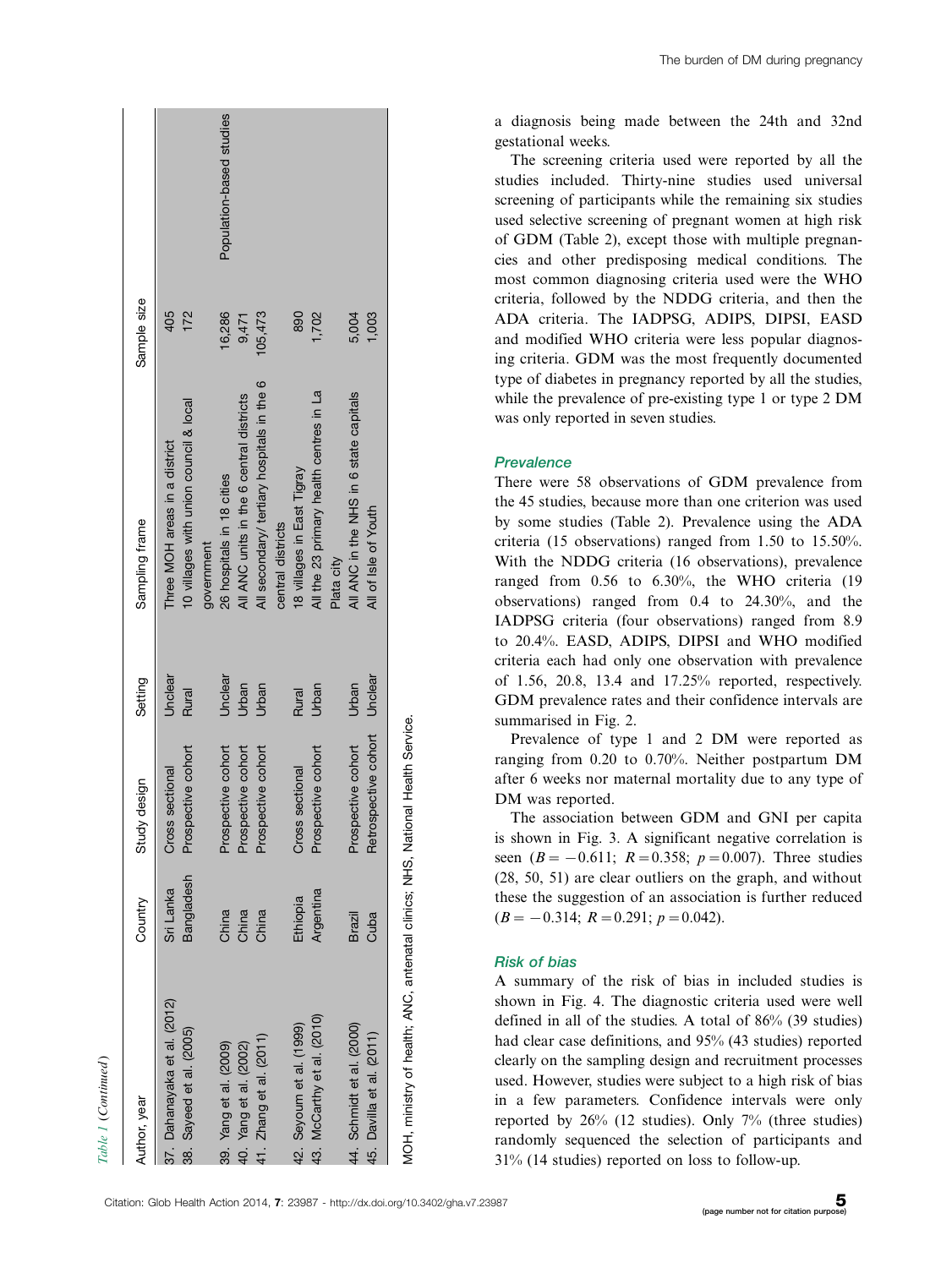| Author, year                                               | Country          | Maternal age<br>(years)   | Parity<br>(GDM only)                      | Gestational age<br>at diagnosis   |
|------------------------------------------------------------|------------------|---------------------------|-------------------------------------------|-----------------------------------|
| 1. Akter et al. (1996)                                     | Pakistan         | Mean 26.9                 | Null $=$ 19%                              | Unclear                           |
| 2. Jawad et al. (1996)                                     | Pakistan         | $20 - 45$                 | $>1 = 81\%$<br>Null $=$ 21%<br>$>1 = 79%$ | Unclear                           |
| 3. Khan et al. (1991)                                      | Pakistan         | $22 - 34$                 | Not reported                              | $<$ 28 weeks &<br>$28-32$ weeks   |
| 4. Ramachandran et al. (1994)                              | India            | $<$ 20-35 +               | Not reported                              | Unclear                           |
| 5. Ramachandran et al. (1998)                              | India            | Unclear                   | Not reported                              | $24-28$ weeks                     |
| 6. Grewal et al. (2012)                                    | India            | $18 - 39$                 | Not reported                              | 1st trimester, &<br>$24-28$ weeks |
| 7. Hill et al. (2005)                                      | India            | $16 - 40$                 | Not reported                              | 28-32 weeks                       |
| 8. Swami et al. (2008)                                     | India            | $18 - 40$                 | Not reported                              | NR.                               |
| 9. Seshiah et al. (2012)                                   | India            | Mean 23.6<br>$(\pm 3.32)$ | Not reported                              | $\sim$ 22-34 weeks                |
| 10. Seshiah et al. (2004)                                  | India            | $19 - 27$                 | Not reported                              | Unclear                           |
| 11. Tripathi et al. (2012)                                 | India            | $20 - 32$                 | Unclear                                   | $24-28$ weeks                     |
| 12. Wahi et al. (2011)                                     | India            | $22 - 30$                 | Not reported                              | $24-28$ weeks                     |
| 13. Siribaddana et al. (1998)                              | Sri Lanka        | $15 - 44$                 | Not reported                              | $24-28$ weeks                     |
| 14. Boriboonhirunsarn et al. (2004)                        | Thailand         | $25 - 36$                 | Unclear                                   | 7.6-16.6 weeks                    |
| 15. Chanprapaph et al. (2004)                              | Thailand         | Mean $21-33$              | Unclear                                   | Unclear                           |
| 16. Lueprasitsakul et al. (2008)                           | Thailand         | Unclear                   | Not reported                              | Unclear                           |
| 17. Serirat et al. (1991)                                  | Thailand         | $15 - 41$                 | $Null = 43%$<br>$>1 = 57\%$               | Unclear                           |
| 18. Sumeksri et al. (2006)                                 | Thailand         | $30 - 34$                 | Not reported                              | 25.6-28 weeks                     |
| 19. Fan et al. (2006)                                      | China            | $26 - 35$                 | Not reported                              | Unclear                           |
| 20. Tran et al. (2013)                                     | Vietnam          | $16 - 44$                 | Null = $36\%$<br>$\geq$ 1 = 64%           | $24-32$ weeks                     |
| 21. Hirst et al. (2012)                                    | Vietnam          | $22 - 35 +$               | Unclear                                   | $24-32$ weeks                     |
| 22. Baci et al. (2013)<br>23. Karcaaltincaba et al. (2009) | Turkey<br>Turkev | 18–45<br>$14 - 49$        | Not reported<br>Not reported              | $24-28$ weeks<br>Unclear          |

Table 2. Characteristics of included studies (gestational diabetes mellitus, type 1 and 2 diabetes mellitus, postpartum type 2 diabetes mellitus)

| 1. Akter et al. (1996)              | Pakistan                                          | <b>Mean 26.9</b> | $Null = 19%$                | Unclear                                    | <b>WHO</b>    | Selective                                 | 3.30  | 0.6%        | Not reported |                                                                                                                                                                                                                                                                                                                                                                                                                                                                                                                                                                                                                                               |
|-------------------------------------|---------------------------------------------------|------------------|-----------------------------|--------------------------------------------|---------------|-------------------------------------------|-------|-------------|--------------|-----------------------------------------------------------------------------------------------------------------------------------------------------------------------------------------------------------------------------------------------------------------------------------------------------------------------------------------------------------------------------------------------------------------------------------------------------------------------------------------------------------------------------------------------------------------------------------------------------------------------------------------------|
| 2. Jawad et al. (1996)              | Pakistan                                          | $20 - 45$        | Null = $21%$                | Unclear                                    | <b>NDDG</b>   | Universal                                 | 3.45  |             |              |                                                                                                                                                                                                                                                                                                                                                                                                                                                                                                                                                                                                                                               |
| 3. Khan et al. (1991)               | Pakistan                                          | $22 - 34$        | Not reported                | $<$ 28 weeks $\&$                          | <b>NDDG</b>   | Universal                                 | 3.20  |             |              |                                                                                                                                                                                                                                                                                                                                                                                                                                                                                                                                                                                                                                               |
| 4. Ramachandran et al. (1994)       | India                                             | $<$ 20-35+       |                             | Unclear                                    |               | Universal                                 | 0.56  | 0.6%        |              |                                                                                                                                                                                                                                                                                                                                                                                                                                                                                                                                                                                                                                               |
| 5. Ramachandran et al. (1998)       | India                                             | Unclear          | Not reported                | $24-28$ weeks                              | <b>NDDG</b>   | Universal                                 | 0.86  | 0.29%       | Not reported |                                                                                                                                                                                                                                                                                                                                                                                                                                                                                                                                                                                                                                               |
| 6. Grewal et al. (2012)             | India                                             | $18 - 39$        | Not reported                | 1st trimester, &<br>$24-28$ weeks          | <b>ADA</b>    | Universal                                 | 15.49 |             |              |                                                                                                                                                                                                                                                                                                                                                                                                                                                                                                                                                                                                                                               |
| 7. Hill et al. (2005)               | India                                             | $16 - 40$        | Not reported                | 28-32 weeks                                | <b>ADA</b>    | Universal                                 | 5.80  |             |              |                                                                                                                                                                                                                                                                                                                                                                                                                                                                                                                                                                                                                                               |
| 8. Swami et al. (2008)              | India                                             | $18 - 40$        | Not reported                | <b>NR</b>                                  | <b>ADA</b>    | Universal                                 | 7.70  |             |              |                                                                                                                                                                                                                                                                                                                                                                                                                                                                                                                                                                                                                                               |
| 9. Seshiah et al. (2012)            | India                                             |                  | Not reported                | $\sim$ 22-34 weeks                         | <b>DIPSI</b>  | Universal                                 | 13.4  |             |              |                                                                                                                                                                                                                                                                                                                                                                                                                                                                                                                                                                                                                                               |
|                                     |                                                   | $(\pm 3.32)$     |                             |                                            | <b>IADPSG</b> |                                           | 14.6  |             |              |                                                                                                                                                                                                                                                                                                                                                                                                                                                                                                                                                                                                                                               |
| 10. Seshiah et al. (2004)           | India                                             | $19 - 27$        | Not reported                | Unclear                                    | <b>WHO</b>    | Universal                                 | 17.70 |             |              |                                                                                                                                                                                                                                                                                                                                                                                                                                                                                                                                                                                                                                               |
| 11. Tripathi et al. (2012)          | India                                             | $20 - 32$        | Unclear                     | $24-28$ weeks                              | ADA           | Universal                                 | 1.50  |             |              |                                                                                                                                                                                                                                                                                                                                                                                                                                                                                                                                                                                                                                               |
|                                     | India                                             | $22 - 30$        | Not reported                | $24-28$ weeks                              | <b>WHO</b>    | Selective                                 | 6.94  |             |              |                                                                                                                                                                                                                                                                                                                                                                                                                                                                                                                                                                                                                                               |
| 13. Siribaddana et al. (1998)       | Sri Lanka                                         | $15 - 44$        | Not reported                | $24-28$ weeks                              | <b>WHO</b>    | Universal                                 | 5.50  |             |              |                                                                                                                                                                                                                                                                                                                                                                                                                                                                                                                                                                                                                                               |
| 14. Boriboonhirunsarn et al. (2004) | Thailand                                          | $25 - 36$        | Unclear                     | 7.6-16.6 weeks                             | <b>NDDG</b>   | Selective                                 | 5.10  |             |              |                                                                                                                                                                                                                                                                                                                                                                                                                                                                                                                                                                                                                                               |
| 15. Chanprapaph et al. (2004)       | Thailand                                          | Mean 21-33       | Unclear                     | Unclear                                    | <b>NDDG</b>   | Selective                                 | 2.90  | 0.2%        | Not reported |                                                                                                                                                                                                                                                                                                                                                                                                                                                                                                                                                                                                                                               |
| 16. Lueprasitsakul et al. (2008)    | Thailand                                          | Unclear          | Not reported                | Unclear                                    | <b>NDDG</b>   | Selective                                 | 1.50  |             |              | Facility-based                                                                                                                                                                                                                                                                                                                                                                                                                                                                                                                                                                                                                                |
| 17. Serirat et al. (1991)           | Thailand                                          | $15 - 41$        | $Null = 43%$<br>$>1 = 57\%$ | Unclear                                    | <b>NDDG</b>   | Universal                                 | 2.02  |             |              | studies                                                                                                                                                                                                                                                                                                                                                                                                                                                                                                                                                                                                                                       |
| 18. Sumeksri et al. (2006)          | Thailand                                          | $30 - 34$        | Not reported                | 25.6-28 weeks                              | <b>NDDG</b>   | Universal                                 | 2.40  |             |              |                                                                                                                                                                                                                                                                                                                                                                                                                                                                                                                                                                                                                                               |
| 19. Fan et al. (2006)               | China                                             | $26 - 35$        | Not reported                | Unclear                                    | <b>NDDG</b>   | Universal                                 | 3.80  |             |              |                                                                                                                                                                                                                                                                                                                                                                                                                                                                                                                                                                                                                                               |
| 20. Tran et al. (2013)              | Vietnam                                           | $16 - 44$        | $Null = 36\%$               | $24-32$ weeks                              | <b>ADA</b>    | Selective                                 | 5.9   |             |              |                                                                                                                                                                                                                                                                                                                                                                                                                                                                                                                                                                                                                                               |
|                                     |                                                   |                  | $\geq$ 1 = 64%              |                                            | <b>IADPSG</b> |                                           | 20.4  |             |              |                                                                                                                                                                                                                                                                                                                                                                                                                                                                                                                                                                                                                                               |
|                                     |                                                   |                  |                             |                                            |               |                                           |       |             |              |                                                                                                                                                                                                                                                                                                                                                                                                                                                                                                                                                                                                                                               |
|                                     |                                                   |                  |                             |                                            |               |                                           | 24.3  |             |              |                                                                                                                                                                                                                                                                                                                                                                                                                                                                                                                                                                                                                                               |
|                                     |                                                   | $22 - 35 +$      | Unclear                     | $24-32$ weeks                              | <b>ADA</b>    | Universal                                 |       |             |              |                                                                                                                                                                                                                                                                                                                                                                                                                                                                                                                                                                                                                                               |
|                                     |                                                   |                  |                             |                                            | <b>IADPSG</b> |                                           | 20.3  |             |              |                                                                                                                                                                                                                                                                                                                                                                                                                                                                                                                                                                                                                                               |
| 22. Baci et al. (2013)              | Turkey                                            | $18 - 45$        | Not reported                | $24-28$ weeks                              | <b>ADA</b>    | Universal                                 | 1.95  |             |              |                                                                                                                                                                                                                                                                                                                                                                                                                                                                                                                                                                                                                                               |
| 23. Karcaaltincaba et al. (2009)    | Turkey                                            | $14 - 49$        | Not reported                | Unclear                                    | <b>ADA</b>    | Universal                                 | 4.48  |             |              |                                                                                                                                                                                                                                                                                                                                                                                                                                                                                                                                                                                                                                               |
|                                     |                                                   |                  |                             |                                            | <b>NDDG</b>   |                                           | 3.17  |             |              |                                                                                                                                                                                                                                                                                                                                                                                                                                                                                                                                                                                                                                               |
| 24. Kosus et al. (2012)             | Turkey                                            | Unclear          | Unclear                     | $24-28$ weeks                              | ADA           | Universal                                 | 8.1   |             |              |                                                                                                                                                                                                                                                                                                                                                                                                                                                                                                                                                                                                                                               |
|                                     |                                                   |                  |                             |                                            | <b>NDDG</b>   |                                           | 5.6   |             |              |                                                                                                                                                                                                                                                                                                                                                                                                                                                                                                                                                                                                                                               |
| 25. Erem et al. (2002)              | Turkey                                            | $<$ 20-30+       | Unclear                     | $24-32$ weeks                              | <b>NDDG</b>   | Universal                                 | 1.23  |             |              |                                                                                                                                                                                                                                                                                                                                                                                                                                                                                                                                                                                                                                               |
|                                     | 12. Wahi et al. (2011)<br>21. Hirst et al. (2012) | Vietnam          | <b>Mean 23.6</b>            | $>1 = 81\%$<br>$>1 = 79\%$<br>Not reported | $28-32$ weeks | <b>NDDG</b><br><b>ADIPS</b><br><b>WHO</b> |       | 20.8<br>6.1 |              | Not reported Not reported<br>Not reported Not reported<br>Not reported<br>Not reported Not reported<br>Not reported Not reported<br>Not reported Not reported<br>Not reported Not reported<br>Not reported Not reported<br>Not reported Not reported<br>Not reported Not reported<br>Not reported Not reported<br>Not reported Not reported<br>Not reported Not reported<br>Not reported Not reported<br>Not reported Not reported<br>Not reported Not reported<br>Not reported Not reported<br>Not reported Not reported<br>Not reported Not reported<br>Not reported Not reported<br>Not reported Not reported<br>Not reported Not reported |

Diagnosing criteria

Screening criteria (GDM only)

GDM

(%)

prevalence prevalence

Total DM

Prevalence of postpartum type 2 DM

(T1, T2)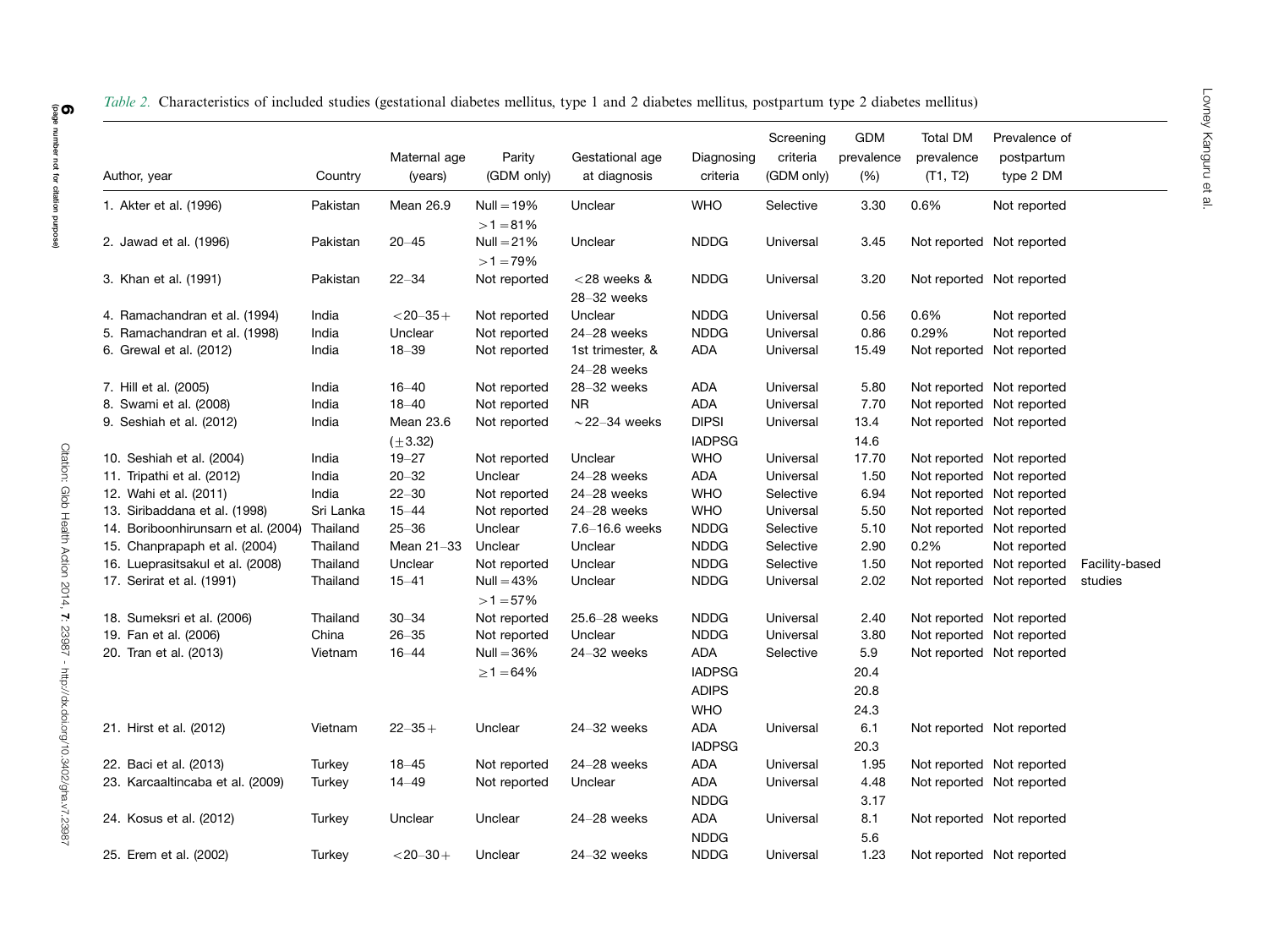|                                   |                  |                                  |                                   |                                 |                        | Screening              | <b>GDM</b>         | <b>Total DM</b>        | Prevalence of             |               |
|-----------------------------------|------------------|----------------------------------|-----------------------------------|---------------------------------|------------------------|------------------------|--------------------|------------------------|---------------------------|---------------|
| Author, year                      | Country          | Maternal age<br>(years)          | Parity<br>(GDM only)              | Gestational age<br>at diagnosis | Diagnosing<br>criteria | criteria<br>(GDM only) | prevalence<br>(% ) | prevalence<br>(T1, T2) | postpartum<br>type 2 DM   |               |
|                                   |                  |                                  |                                   |                                 |                        |                        |                    |                        |                           |               |
| 26. Tanir et al. (2005)           | Turkey           | $27.3 - 37.9$                    | Unclear                           | Unclear                         | <b>ADA</b>             | Universal              | 3.10               |                        | Not reported Not reported |               |
| 27. Hadaegh et al. (2005)         | Iran             | $19 - 30$                        | Not reported                      | Unclear                         | <b>ADA</b>             | Universal              | 8.90               |                        | Not reported Not reported |               |
|                                   |                  |                                  |                                   |                                 | <b>NDDG</b>            |                        | 6.30               |                        |                           |               |
| 28. Hossein-Nezhad et al. (2006)  | Iran             | $15 - 45$                        | Unclear                           | Unclear                         | ADA                    | Universal              | 4.70               |                        | Not reported Not reported |               |
|                                   |                  |                                  |                                   |                                 | <b>NDDG</b>            |                        | 3.97               |                        |                           |               |
| 29. Keshavarz et al. (2005)       | Iran             | $20 - 35$                        | Unclear                           | 13.4-28.6 weeks                 | <b>ADA</b>             | Universal              | 4.80               |                        | Not reported Not reported |               |
| 30. Ranchod et al. (1991)         | South            | Unclear                          | Not reported                      | Unclear                         | <b>EASD</b>            | Universal              | 1.56               | 0.23%                  | Not reported              |               |
|                                   | Africa           |                                  |                                   |                                 | <b>WHO</b>             |                        | 3.78               |                        |                           |               |
| 31. Anzaku and Musa (2013)        | Nigeria          | $21 - 40$                        | Unclear                           | $24-28$ weeks                   | <b>WHO</b>             | Universal              | 1.60               |                        | Not reported Not reported |               |
| 32. Olarinove et al. (2004)       | Nigeria          | $18 - 41$                        | Mean: 1.3                         | Unclear                         | <b>WHO</b>             | Universal              | 6.45               |                        | Not reported Not reported |               |
|                                   |                  |                                  | 0 to $4 = 81%$                    |                                 | <b>NDDG</b>            | Universal              | 2.02               |                        |                           |               |
| 33. Ozumba et al. (2004)          | Nigeria          | $15 - 54$                        | $>4 = 19\%$                       | Unclear                         | <b>WHO</b>             |                        | 1.01               | 0.65%                  | Not reported              |               |
| 34. Balaji et al. (2012)          | India            | <b>Mean 23.8</b><br>$(\pm 3.48)$ | Not reported                      | $24-28$ weeks                   | <b>WHO</b>             | Universal              | 10.5               |                        | Not reported Not reported |               |
| 35. Seshiah et al. (2008), (2009) | India            | $19 - 27$                        | Not reported                      | 16.9-34.3 weeks                 | <b>WHO</b>             | Universal              | 13.90              |                        | Not reported Not reported |               |
| 36. Zargar et al. (2004)          | India            | $18 - 38$                        | Mean: 2.1                         | $\sim$ 24 weeks                 | <b>ADA</b>             | Universal              | 3.10               |                        | Not reported Not reported |               |
|                                   |                  |                                  |                                   |                                 | <b>WHO</b>             |                        | 4.40               |                        |                           |               |
| 37. Dahanayaka et al. (2012)      | Sri Lanka        | $19 - \ge 35$                    | $1 = 42.2%$                       | $24-28$ weeks                   | <b>WHO</b>             | Universal              | 7.16               |                        | Not reported Not reported |               |
|                                   |                  |                                  | 2 to $4 = 55.8\%$<br>$>4 = 2.0\%$ |                                 | <b>IADPSG</b>          |                        | 8.89               |                        |                           |               |
| 38. Sayeed et al. (2005)          | Bangladesh 18-44 |                                  | Not reported                      | $<$ 26 & $>$ 26 weeks           | <b>WHO</b>             | Universal              | 8.20               |                        | Not reported Not reported |               |
| 39. Yang et al. (2009)            | China            | $20 - > 30$                      | Not reported                      | Unclear                         | <b>ADA</b>             | Universal              | 4.35               |                        | Not reported Not reported | Population-   |
| 40. Yang et al. (2002)            | China            | $26 - 28$                        | Not reported                      | $26 - 30$ weeks                 | <b>WHO</b>             | Universal              | 1.84               |                        | Not reported Not reported | based studies |
| 41. Zhang et al. (2011)           | China            | $<$ 25 - $>$ 35                  | Not reported                      | $26 - 30$ weeks                 | <b>WHO</b>             | Universal              | 4.90               |                        | Not reported Not reported |               |
| 42. Seyoum et al. (1999)          | Ethiopia         | $20 - 35$                        | Unclear                           | Unclear                         | <b>WHO</b>             | Universal              | 3.70               |                        | Not reported Not reported |               |
| 43. McCarthy et al. (2010)        | Argentina        | $13 - 45$                        | Unclear                           | $24-28$ weeks                   | <b>WHO</b>             | Universal              | 5.80               |                        | Not reported Not reported |               |
| 44. Schmidt et al. (2000)         | <b>Brazil</b>    | $22 - 33$                        | Unclear                           | $21-28$ weeks                   | <b>WHO</b>             | Universal              | 0.40               |                        | Not reported Not reported |               |
| 45. Davilla et al. (2011)         | Cuba             | Unclear                          | $Null = 14%$                      | $<$ 20 to $>$ 32 weeks          | <b>WHO</b>             | Universal              | 17.25              | 0.70%                  | Not reported              |               |
|                                   |                  |                                  | $>1 = 86\%$                       |                                 | modified               |                        |                    |                        |                           |               |

T1DM, type 1 diabetes mellitus; T2DM, type 2 diabetes mellitus; GDM, gestational diabetes mellitus; DM, diabetes mellitus; WHO, World Health Organization; ADA, American Diabetes Association, ADIPS, Australian Diabetes in Pregnancy Society; NDDG, National Diabetes Data Group; DIPSI, Diabetes in Pregnancy Study Group India; EASD, European Association for the Study of Diabetes; IADPSG, International Association of Diabetes and Pregnancy Study Groups.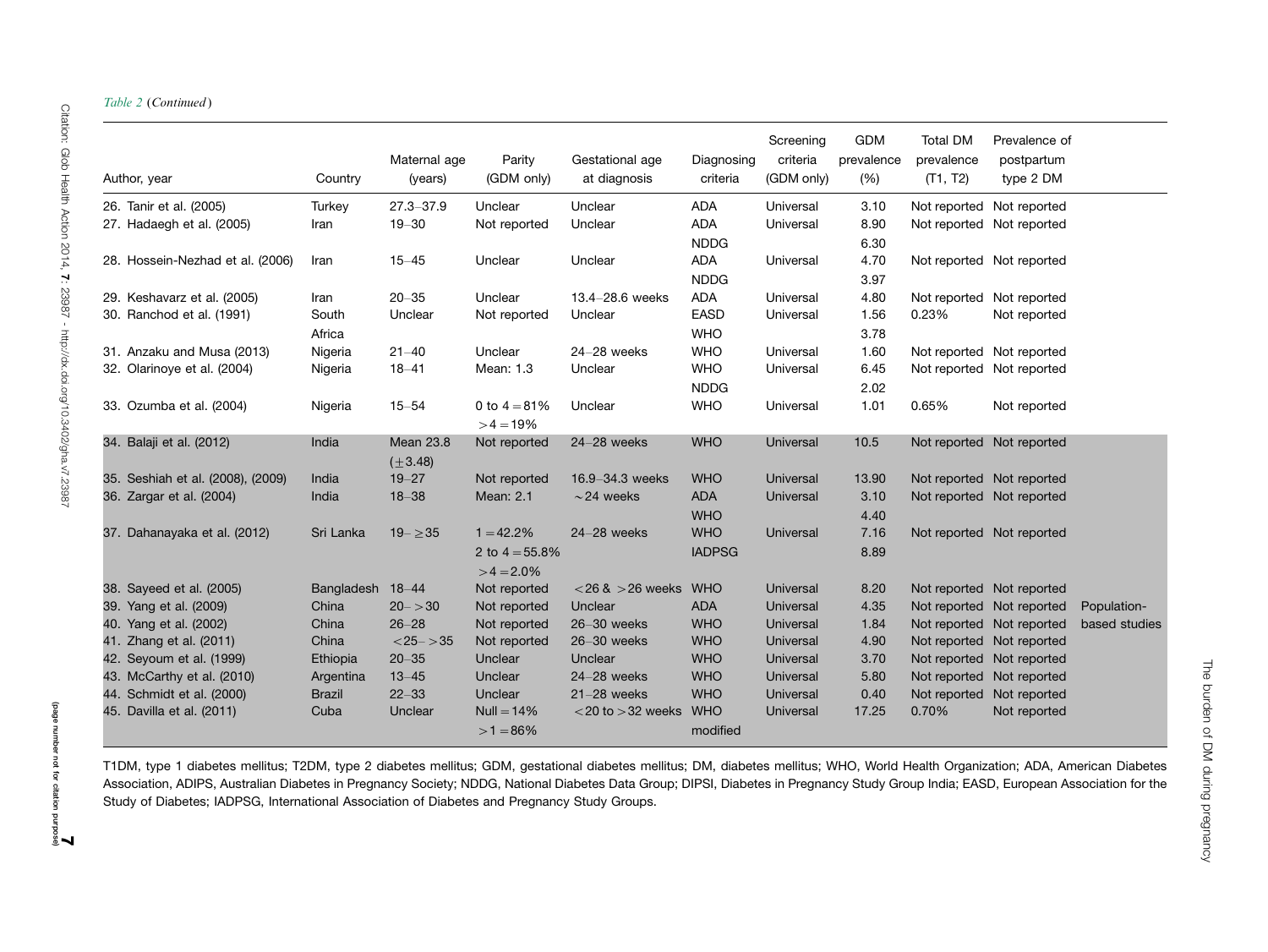

Fig. 1. Flow chart of study selection. In general, studies were excluded based on participants (if it included women who were not pregnant or those beyond 1 year in the postpartum period), study design (if these were commentaries, letters of correspondence, systematic reviews), outcome measure (if it did not include relevant outcomes sought) and was not a low- and middle-income country as defined by the World Bank.

#### **Discussion**

Our review is the first to systematically summarise the published literature on prevalence of GDM and type 1 and 2 DM in pregnancy in low- and middle-income countries. We found 45 studies recording the prevalence of DM in pregnancy which passed our selection criteria. They only cover a select number of countries and large areas of Africa and Asia are not covered by existing studies. GDM prevalence ranged from 0.40 to 24.3% and pre-existing DM (type 1 and 2) ranged from 0 to 0.7%.

It is well known that a wide variation of DM is seen across countries (68). High prevalence rates are reported to occur among Asian, Latin America and Middle Eastern populations. Ethnicity (69) and geographical variation (70, 71) are important factors and are well documented across high-income countries such as Bahrain (13.5%) (72), Qatar (16.3%) (73), United Arab Emirates (14.2- 23.1%) (74), Hong Kong (14.2%) (75), Ireland (9.4- 12.4%) (76), Israel (6.07%) (77) and the United States  $(2-10\%)$  (78). In our study, the highest prevalence of GDM was reported from Vietnam (50, 51), India (28-30, 34, 35, 37) and Cuba (67), followed closely by Bangladesh (40) and Iran (57). Although the prevalence ranges that we found were wide, most were fairly consistent with the global GDM prevalence ranging between 1 and 14% (70), except those from Vietnam which were unusually high. Although data is sparse, we also found one unexpectedly high level of GDM prevalence reported in Nigeria of 6.45%, which is comparable to the levels found in some of the Asian countries with high ethnic predisposition to DM. The comparative prevalence of DM in Africa's general population is 5.7% (19.8 million adults),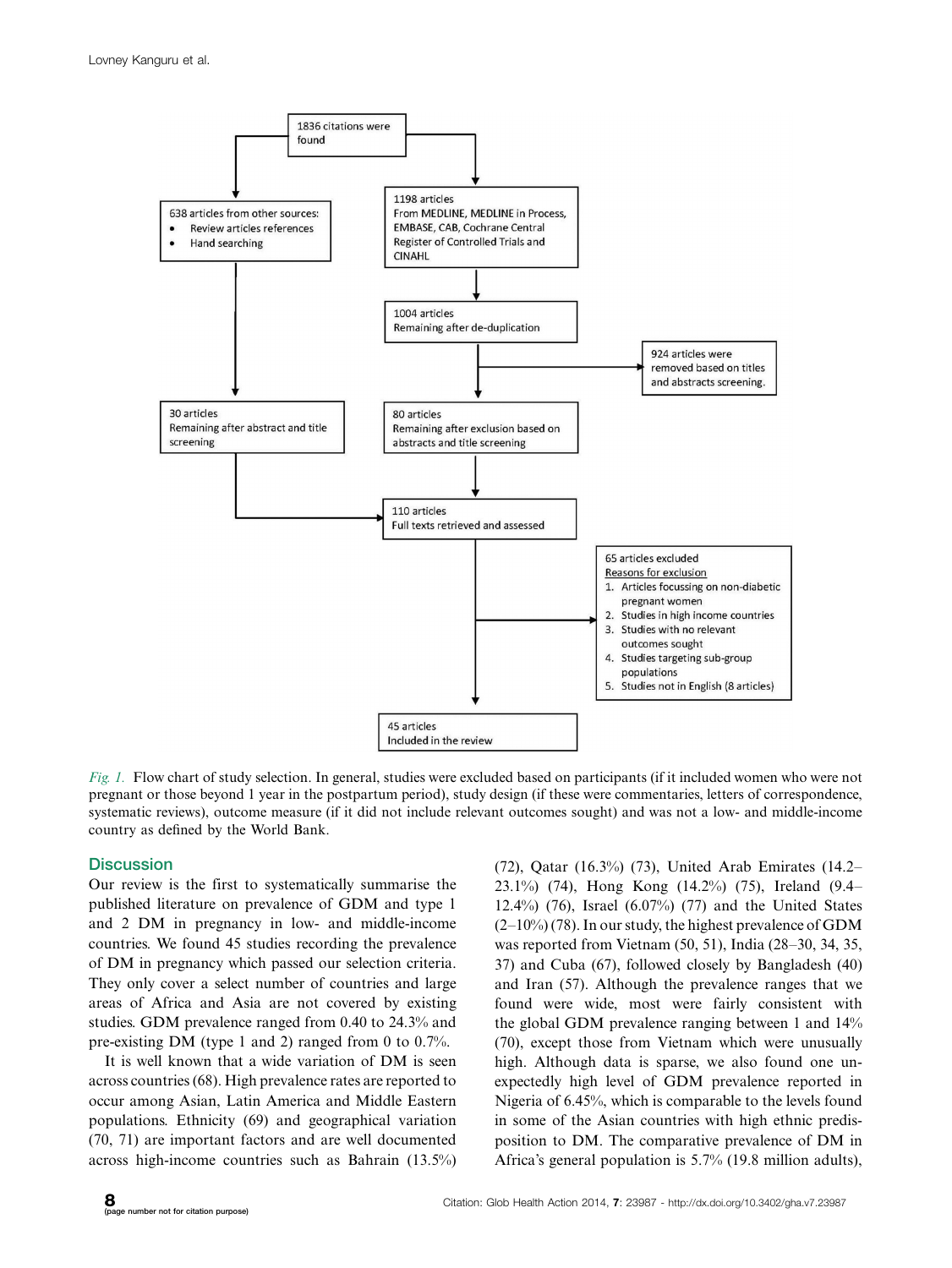

Fig. 2. DGM prevalence and confidence intervals (CI).

which is the lowest in all the regions, and also lower than the average global prevalence estimated at 8.3% (79). Nonetheless, this finding from the study from Nigeria was not corroborated by using different diagnostic criteria (Table 2), and a comparison was not done on the same population. The study was also facility-based and participants had been randomly allocated to either WHO (75 g OGTT) or NDDG (100 g OGTT) study arms for comparison (63). In general, facility-based studies have higher GDM prevalence levels than population-based studies due to increased likelihood of patients presenting at health facilities. Hence, caution should be taken in the interpretation of this result.

One of the major limitations our review highlights is the difficulty in determining prevalence due to the lack of consistency in the use of diagnosing criteria (e.g. ADA, WHO, NDDG, IADPSG). The various diagnostic criteria use different loading doses for OGTT and different



Fig. 3. Prevalence of gestational diabetes mellitus against gross national income per capita in thousands (US\$).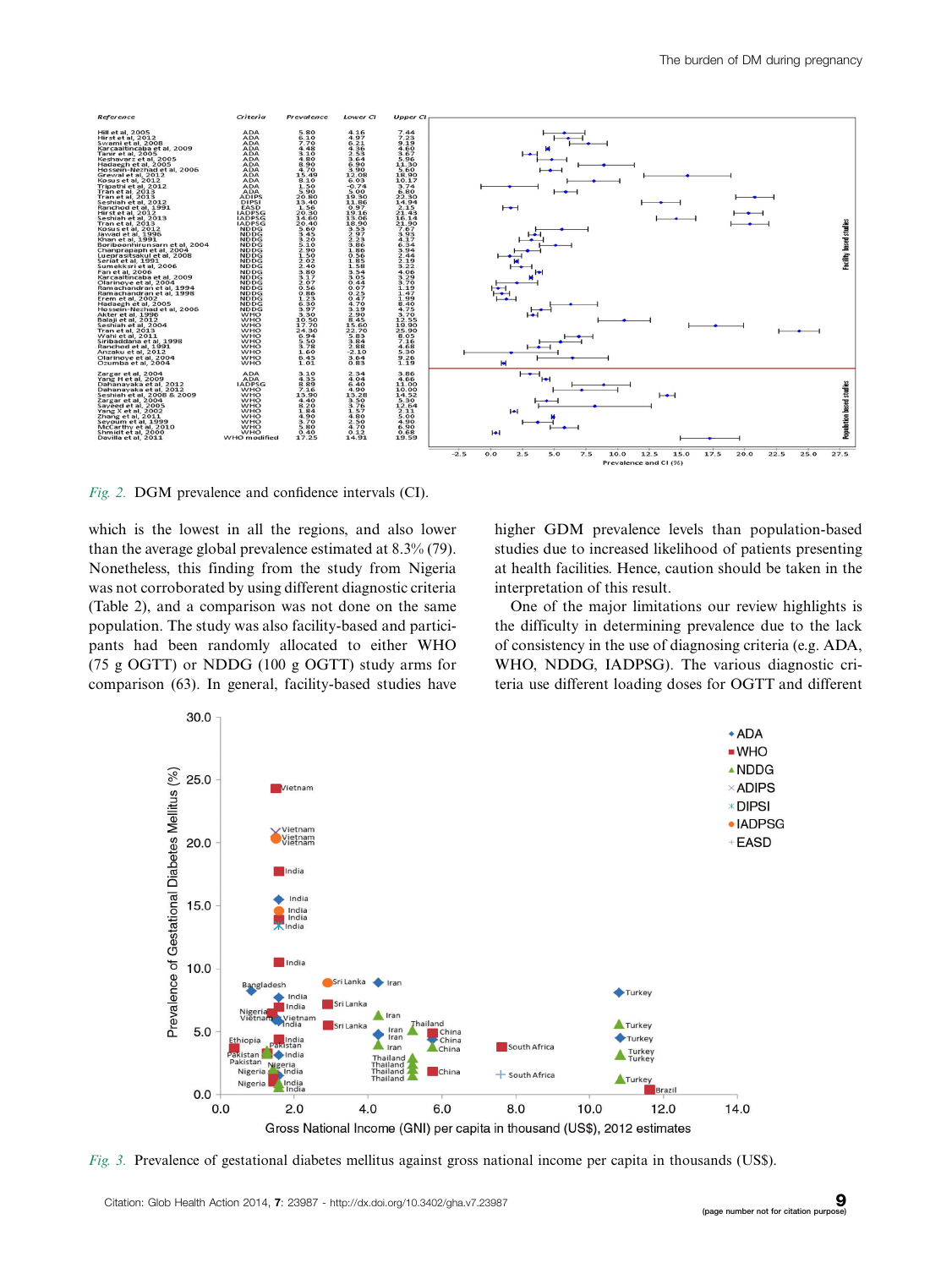

Fig. 4. Risk of bias summary (bias considerations vs. proportion of studies).

thresholds for fasting times (between 1 and 3 hours). The number of abnormal plasma glucose values considered to be adequate for a diagnosis also change when using the various criteria. For example, the ADA criteria uses a loading dose of 100 g for OGTT, and allows for two or more abnormal values for a diagnosis to be made, whereas the WHO criteria recommends 75 g for OGTT allowing only one or more abnormal values to be used for diagnosis (13, 80). This is compounded by the differences in sensitivity and specificity between the diagnosing criteria. In an ideal setting, a clinical test with the highest accuracy to identify patients with a disease (sensitivity) and those without a disease (specificity) is usually desirable. However, most clinical tests do not always satisfy this ideal. A systematic review by Donovan et al. investigated the sensitivity and specificity of the various tests for diagnosing GDM using different thresholds (81). The authors found that at the threshold of 7.8 mmol/L, the ADA criteria had the highest sensitivity of 88 (86-97)%, followed by NDDG criteria at 85 (73-92)% then the WHO criteria at 70 (43-85)%. IADPSG had very low sensitivity at 12 (7-18)%. Conversely, the IADPSG had the highest specificity at 97 (95-98)%, compared to that of the WHO, ADA and NDDG criteria at 89 (73-94)%, 84 (79-87)% and 83 (78- 87)%, respectively. To date, there is still a lack of clarity as to which diagnostic criteria should be used. The various debates are centred around frequency of diagnosis by different criteria, cost effectiveness and the dilemma of undiagnosed cases who are at risk of poor maternal and perinatal outcomes if they remain undetected, and where care may be sub-optimal (82, 83).

We considered the possibility of conducting metaanalyses in this review but did not do these as there is expected to be considerable variability across ethnic groups and countries. Pooling of data even from a single

country was not done due to the variation in use of diagnostic criteria and lack of a control group for most studies.

Pre-existing (type 1 and 2) DM in pregnancy was reported by very few studies. Since the highest burden of type 2 DM exists in low- and middle-income countries also affects women of reproductive age (2), it is surprising that studies did not capture these women while pregnant. A number of the studies in our review did however specifically exclude women with pre-existing diabetes. No studies reported on postpartum type 2 diabetes (after 6 weeks) indicating an acute lack of information on women followed up to 1 year after childbirth. This could be linked to poor postnatal attendance and resource constraints in health services (84, 85). There were no studies reporting on maternal deaths due to diabetes. These could be due to several reasons such as deaths being masked by misclassification or inappropriate coding or missed because they were late maternal deaths that occurred within 1 year after delivery. Undiagnosed diabetes may also be another contributing factor. Up to 50% of people living with diabetes worldwide are currently undiagnosed (1), and it is known that diabetes can lead to complications in pregnancy such as pregnancy-induced hypertension, pre-eclampsia, postpartum haemorrhage and increased risk of infections. It is possible that in undiagnosed diabetic patients who develop complications in pregnancy and succumb to it, these complications could have been attributed as the main cause of death and not diabetes which was the underlying cause of death.

A statistically significant inverse relationship was seen between the prevalence of GDM and a country's wealth as measured by the GNI. It was expected that with increasing wealth GDM would become more prevalent, and/or the functionality of the health system would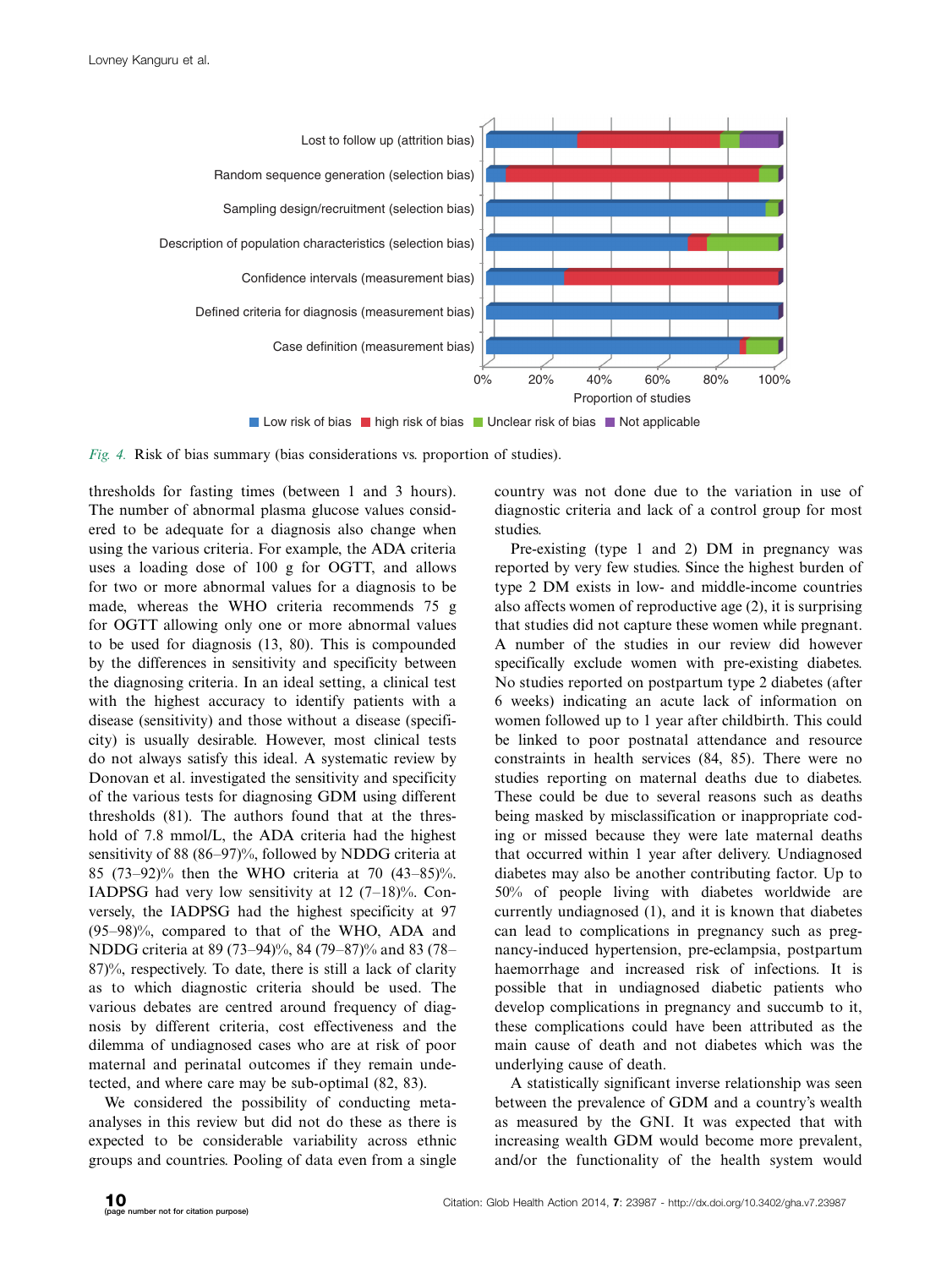improve, thus increasing the number of cases picked up through screening. Although conclusions from this rather crude analysis cannot be drawn, the trends observed would be worth investigating further to understand and plan for future health needs in countries with transitioning economies.

A number of limitations are inherent in our review design. We were unable to assess papers in languages other than the English language. Of the eight full-text papers excluded for this reason, these included papers in German (2), French (2), Norwegian (1), Spanish (1), Persian (1), and Portuguese (1) languages. The likelihood is that studies from Latin America, French-speaking African countries and the Middle East are most likely to be underrepresented if published in regional/local non-English journals. We did not restrict the dates for our search, and the majority of the studies were from the last 15 years. A few studies dated to the early 1990s and the observed demographic changes in tendency to develop DM in young adults could have affected any patterns we might have observed. Studies included in this review may have been subjected to some bias, primarily in the form of selection bias. These were in terms of how participants were selected (Fig. 4) and whether they were representative of the target population as a whole which may have affected the estimates of prevalence obtained. Commonly, selection bias occurs when the participants studied are not representative of the target population about which conclusions are to be drawn. For example, if an investigator wishes to estimate the prevalence of disease X in adult residents of a certain town/city/region, s/he may attempt to do this by selecting a random sample from all the adults enrolled with several local health facilities, and then recruit them. However, this design, which is used in some studies included in this review, would be systematically excluding participants who do not access health facilities and therefore impact on the results obtained. Eliminating selection bias in epidemiological studies is therefore critical for accurate results and should always be considered when defining a study sample. In addition, including confidence intervals which describe a range within which one can reasonably expect the true value to lie would be important. Unfortunately, this was not documented in a number of studies included in this review.

## **Conclusion**

DM is a growing public health problem in low- and middle-income nations. This systematic review has highlighted the disparate and piecemeal data available from the published literature on prevalence of DM during pregnancy in these countries. Without such data, it will be difficult to make rational decisions for allocating precious funding within expanding health systems. A global consensus on the diagnostic criteria for DM is urgently required so that the public health burden of the condition can be assessed. Studies of prevalence should capture populations beyond those presenting in health facilities, as little is known about undetected DM in pregnancy. The current focus on GDM needs to be extended to also capture diabetes in women of reproductive age especially just before pregnancy and in the months after delivery, as these are the times when interventions can optimise the health of women and maximise the likelihood of a healthy foetus.

### Acknowledgement

We thank Ann Fitzmaurice for her support and advice on statistics. We appreciate the support provided by Wendy Graham (University of Aberdeen), Bilal Avan (London School of Hygiene and Tropical Medicine) and Dineen Brendan (formerly of the University of Aberdeen) at the inception phase of the study.

## Conflict of interest and funding

All the authors declare they have no conflicts of interest.

#### **References**

- 1. IDF. Diabetes atlas. 4th ed. Brussels, Belgium: International Diabetes Federation; 2013.
- 2. IDF (2013). Reproductive, maternal and child health. Brussels, Belgium: International Diabetes Federation.
- 3. Majeed A, Hassan M. Risk factors for type 1 diabetes mellitus among children and adolescents in Basrah. Oman Med J 2011; 26: 189-95.
- 4. IDF (2013). Risk factors. Brussels, Belgium: International Diabetes Federation.
- 5. Alberti K, Zimmet P, Shaw J. International Diabetes Federation: a consensus of type 2 diabetes prevention. Diabet Med 2007; 24: 451-63.
- 6. WHO (2009b). Global health risks. Mortality and burden of disease attributable to selected major risks. World Health Organization. Available from: [http://www.who.int/healthinfo/global\\_](http://www.who.int/healthinfo/global_burden_disease/global_health_risks/en/) burden disease/global health risks/en/ [cited 30 August 2013].
- 7. Modder J, Fitzsimons J. CMACE/RCOG joint guideline. Management of women with obesity in pregnancy. Centre for Maternal and Child Enquiries (CMACE) and Royal College of Obstetricians and gynaecologists (RCOG); 2010. Available from: [http://www.rcog.org.uk/womens-health/clinical-guidance/](http://www.rcog.org.uk/womens-health/clinical-guidance/management-women-obesity-pregnancy) [management-women-obesity-pregnancy](http://www.rcog.org.uk/womens-health/clinical-guidance/management-women-obesity-pregnancy) [cited August 2013].
- 8. Moore T, Smith C. Diabetes mellitus and pregnancy. Medscape drugs, diseases and procedures reference; 2012. Available from: <http://emedicine.medscape.com/article/127547-overview> [cited] August 2013].
- 9. Dain K. Gestational diabetes: an invisible and serious maternal health issue. Global Campaign 2011; 56. Available from: [http://www.idf.org/diabetesvoice/articles/gestational-diabetes](http://www.idf.org/diabetesvoice/articles/gestational-diabetes-an-invisible-maternal-health-issue)[an-invisible-maternal-health-issue](http://www.idf.org/diabetesvoice/articles/gestational-diabetes-an-invisible-maternal-health-issue) [cited August 2013].
- 10. IDF (2009). Global guideline. Pregnancy and diabetes. International Diabetes Federation. Available from: [http://www.idf.org/](http://www.idf.org/guidelines/pregnancy-and-diabetes) [guidelines/pregnancy-and-diabetes](http://www.idf.org/guidelines/pregnancy-and-diabetes) [cited August 2013].
- 11. IDF (2013). Diabetes in pregnancy: protecting maternal health. International Diabetes Federation. Policy Briefing. Available from: [http://www.idf.org/publications/diabetes-pregnancy-pro](http://www.idf.org/publications/diabetes-pregnancy-protecting-maternal-health)[tecting-maternal-health](http://www.idf.org/publications/diabetes-pregnancy-protecting-maternal-health) [cited January 2014].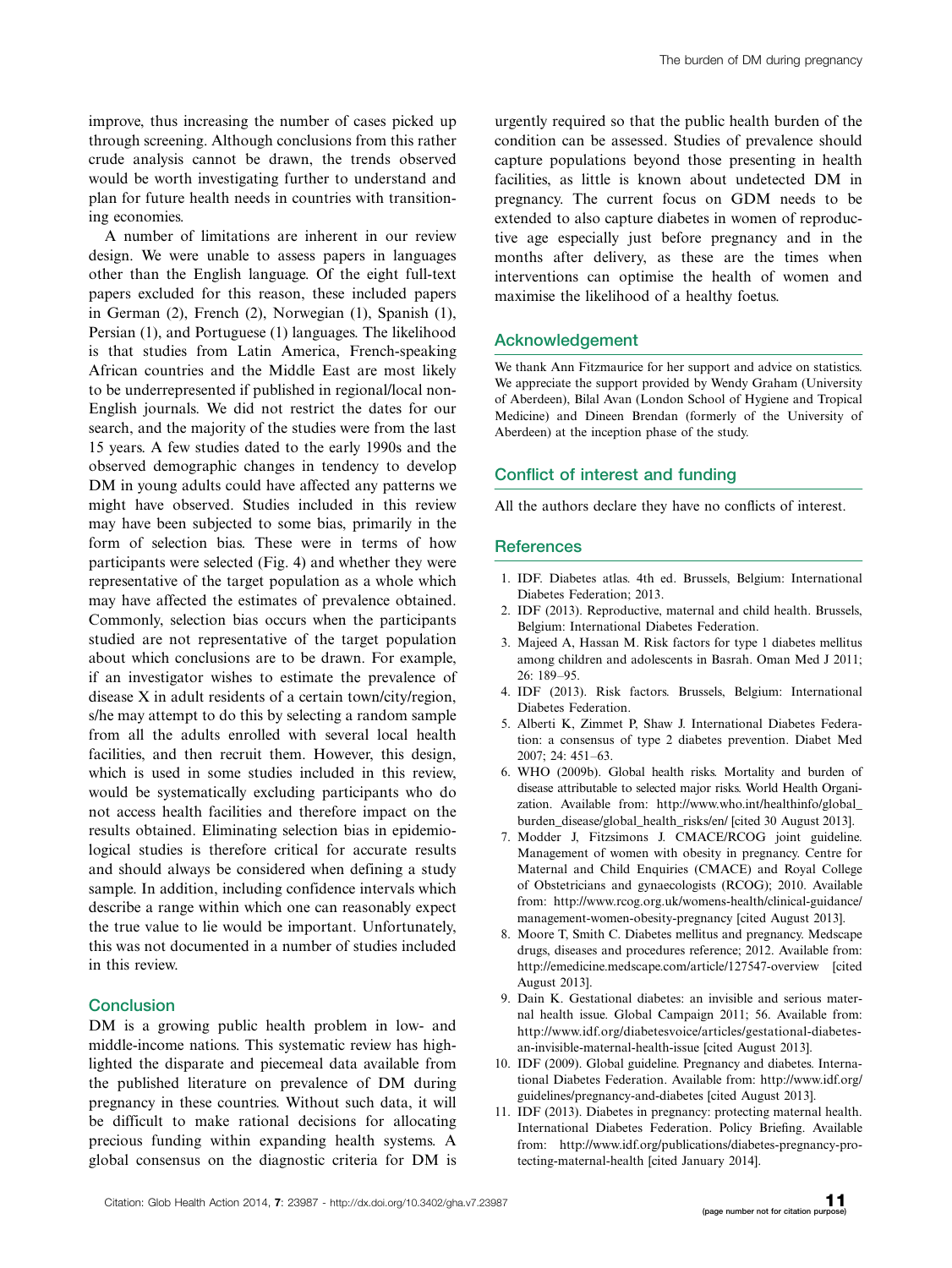- 12. Hod M. Pregnancy outcome of diabetic women 15 years after the St. Vincent declaration: success or failure? Endocrinol Nutr 2005; 52: 571-4.
- 13. Waugh N, Pearson D, Doyle P. Screening for hyperglycaemia in pregnancy: consensus and controversy. Best Pract Res Clin Endocrinol Metabol 2010; 24: 553-71.
- 14. Santos-Ayarzagoitia M, Salinas-Martinez A, Villareal-Perez J. Gestational diabetes: validity of ADA and WHO diagnostic criteria using NDDG as the reference test. Diabet Res Pract 2006; 74: 322-8.
- 15. Leinonen P, Hiilesmaa V, Kaaja R, Teramo K. Maternal mortality in type 1 diabetes. Diabetes Care 2001; 24. Available from:<http://care.diabetesjournals.org/content/24/8/1501.full> [cited August 2013].
- 16. WHO, UNICEF, UNFPA, The World Bank estimates. Trends in maternal mortality: 1990-2010. World Health Organization; 2012. Available from: [http://www.who.int/reproductivehealth/](http://www.who.int/reproductivehealth/publications/monitoring/9789241503631/en/) [publications/monitoring/9789241503631/en/](http://www.who.int/reproductivehealth/publications/monitoring/9789241503631/en/) [cited August 2013].
- 17. Moher D, Liberati A, Tetzlaff J, Altman D, The Prisma Group. Preferred reporting items for systematic reviews and metaanalysis: the PRISMA statement. PLOS Med 2009; 6. Available from: [http://www.plosmedicine.org/article/info%3Adoi%2F10.](http://www.plosmedicine.org/article/info%3Adoi%2F10.1371%2Fjournal.pmed.1000097) [1371%2Fjournal.pmed.1000097](http://www.plosmedicine.org/article/info%3Adoi%2F10.1371%2Fjournal.pmed.1000097) [cited September 2012].
- 18. The World Bank (2013). Country and lending groups. World Bank. Available from: [http://data.worldbank.org/about/country](http://data.worldbank.org/about/country-classifications/country-and-lending-groups)[classifications/country-and-lending-groups](http://data.worldbank.org/about/country-classifications/country-and-lending-groups) [cited September 2012 and March 2014].
- 19. The World Bank (2013). GNI per capita, atlas method (current US\$). World Bank. Available from: [http://data.worldbank.org/](http://data.worldbank.org/indicator/NY.GNP.PCAP.CD) [indicator/NY.GNP.PCAP.CD](http://data.worldbank.org/indicator/NY.GNP.PCAP.CD) [cited January and March 2014].
- 20. Loney P, Chambers L, Bennet K, Roberts J, Stratford P. Critical appraisal of the health research literature: prevalence or incidence of a health problem. Chronic Dis Can 2000; 19: 170-6.
- 21. Zaccai J. How to assess epidemiological studies. Postgrad Med J 2004; 80: 140-7.
- 22. Akter J, Qureshi R, Rahim F, Moosvi S, Rehman A, Jabbar A, et al. Diabetes in pregnancy in Pakistani women: prevalence and complications in an indigenous South Asian community. Diabetic Med 1996; 13: 189-91.
- 23. Jawad F, Irshaduddin P. Prevalence of gestational diabetes and pregnancy outcome in Pakistan. East Mediterr Health J 1996; 2: 268-73.
- 24. Khan K, Rizvi J, Qureshi R, Mazhar R. Gestational diabetes in a developing country, experience of screening at the Aga Khan University Medical Centre, Karachi. J Pak Med Assoc 1991; 41:  $31 - 3$ .
- 25. Ramachandran A, Snehalatha C, Shyamala P, Vijay V, Viswanathan M. Prevalence of diabetes in pregnant women a study from Southern India. Diabet Res Clin Pract 1994; 25:  $71 - 4.$
- 26. Hill J, Krishnaveni G, Annamma I, Leary S, Fall C. Glucose tolerance in pregnancy in South India: relationships to neonatal anthropometry. Acta Obstet Gynecol Scand 2005; 84: 159-65.
- 27. Ramachandran A, Snehalatha C, Clementina M, Sasikala R, Vijay V. Foetal outcome in gestational diabetes in South Indians. Diabet Res Clin Pract 1998; 41: 185-9.
- 28. Seshiah V, Balaji V, Balaji M, Sanjeevi C, Green A. Gestational diabetes mellitus in India. J Assoc Physicians India 2004; 52: 707-11.
- 29. Seshiah V, Balaji V, Balaji M, Paneerselvam A, Arthi T, Thamizharasi M, et al. Prevalence of gestational diabetes mellitus in south India (Tamil Nadu) - a community based study. J Assoc Physicians India 2008; 56: 329-33.
- 30. Seshiah V, Balaji V, Balaji M, Paneerselvam A, Kapur A. Pregnancy and diabetes scenario around the world: India. Int J Gynecol Obstet 2009; 104: S35-8.
- 31. Swami S, Mehetre R, Shivane V, Bandgar T, Menon P, Shah N. Prevalence of carbohydrate intolerance of varying degrees in pregnant females in western India (Maharashtra) - a hospital based study. J Indian Med Assoc 2008; 106: 712-14.
- 32. Wahi P, Dogra V, Jandial K, Bhagat R, Gupta R, Gupta S, et al. Prevalence of gestational diabetes mellitus and its outcomes in Jammu region. J Assoc Physicians India 2011; 59: 227-30.
- 33. Zargar A, Sheikh M, Bashir M, Masoodi S, Laway B, Wani A, et al. Prevalence of gestational diabetes mellitus in Kashmiri women from the Indian subcontinent. Diabet Res Clin Pract 2004; 66: 139-45.
- 34. Grewal A, Kansara S, Kachhawa G, Ammini A, Kriplani A, Aggarwal N, et al. Prediction of gestational diabetes mellitus at 24 to 28 weeks of gestation by using first trimester insulin sensitivity indices in Asian Indian subjects. Metab Clin Exp 2012; 61: 715-20.
- 35. Seshiah V, Balaji V, Shah S, Joshi S, Das A, Sahay B, et al. Diagnosis of gestational diabetes mellitus in the community. J Assoc Physicians India 2012; 60: 15-17.
- 36. Tripathi R, Tolia N, Gupta V, Mala Y, Ramji S, Tyagi S. Screening for gestational diabetes mellitus: a prospective study in a tertiary care institution of North India. J Obstet Gynaecol Res 2012; 38: 351-7.
- 37. Balaji V, Madhuri B, Paneerselvam A, Arthi T, Seshiah V. Comparison of venous plasma glucose and capillary whole blood glucose in the diagnosis of gestational diabetes mellitus: a community-based study. Diabetes Tech Therapeut 2012; 14: 131-4.
- 38. Dahanayaka N, Agampodi S, Ranasignhe O, Jayaweera P, Wickramasinghe W, Adhikari A, et al. Inadequacy of the risk factor based approach to detect gestational diabetes mellitus. Ceylon Med J 2012; 57: 5-9.
- 39. Siribaddana S, Deshabandu R, Rajapakse D, Silva K, Fernando D. The prevalence of gestational diabetes in a Sri Lankan antenatal clinic. Ceylon Med J 1998; 43: 88-91.
- 40. Sayeed M, Mahtab H, Khanam P, Begum R, Banu A, Khan A. Diabetes and hypertension in a rural community of Bangladesh: a population based study. Diabet Med 2005; 22: 1267-71.
- 41. Boriboonhirunsarn D, Sunsaneevithayakul P, Nuchangrid M. Incidence of gestational diabetes mellitus diagnosed before 20 weeks of gestation. J Med Assoc Thai 2004; 87: 1017-21.
- 42. Chanprapaph P, Sutjarit C. Prevalence of gestational diabetes mellitus (GDM) in women screened by glucose challenge test (GCT) at Maharaj Nakorn Chiang Mai hospital. J Med Assoc Thai 2004; 87: 1141-6.
- 43. Lueprasitsakul K, Teeyapun K, Kittivarakul E, Srisupundit K, Patumanond J. Gestational diabetes in Lumphun hospital: prevalence, clinical risk factors and pregnancy outcomes. Chiang Mai Med J 2008; 47: 65-73.
- 44. Seriat S, Sumnthornthepvarakul T, Deerochanawong C, Jinayon P. Gestational diabetes mellitus. J Med Assoc Thai 1992; 75: 315-19.
- 45. Sumeksri P, Wongyai S, Aimpun P. Prevalence of gestational diabetes mellitus (GDM) in pregnant women aged 30 to 34 years old at Phramongkutklao hospital. J Med Assoc Thai 2006; 89(Suppl 4): S94-9.
- 46. Yang H, Wei Y, Gao X, Xu X, Fan L, He J, et al. Risk factors for gestational diabetes mellitus in Chinese women - a prospective study of 16 286 pregnant women in China. Diabet Med 2009; 26: 1099-104.
- 47. Yang X, Hsu-Hage B, Zhang H, Yu L, Dong L, Li J, et al. Gestational diabetes mellitus in women of single gravidity in Tianjin city, China. Diabetes Care 2002; 25: 847-51.